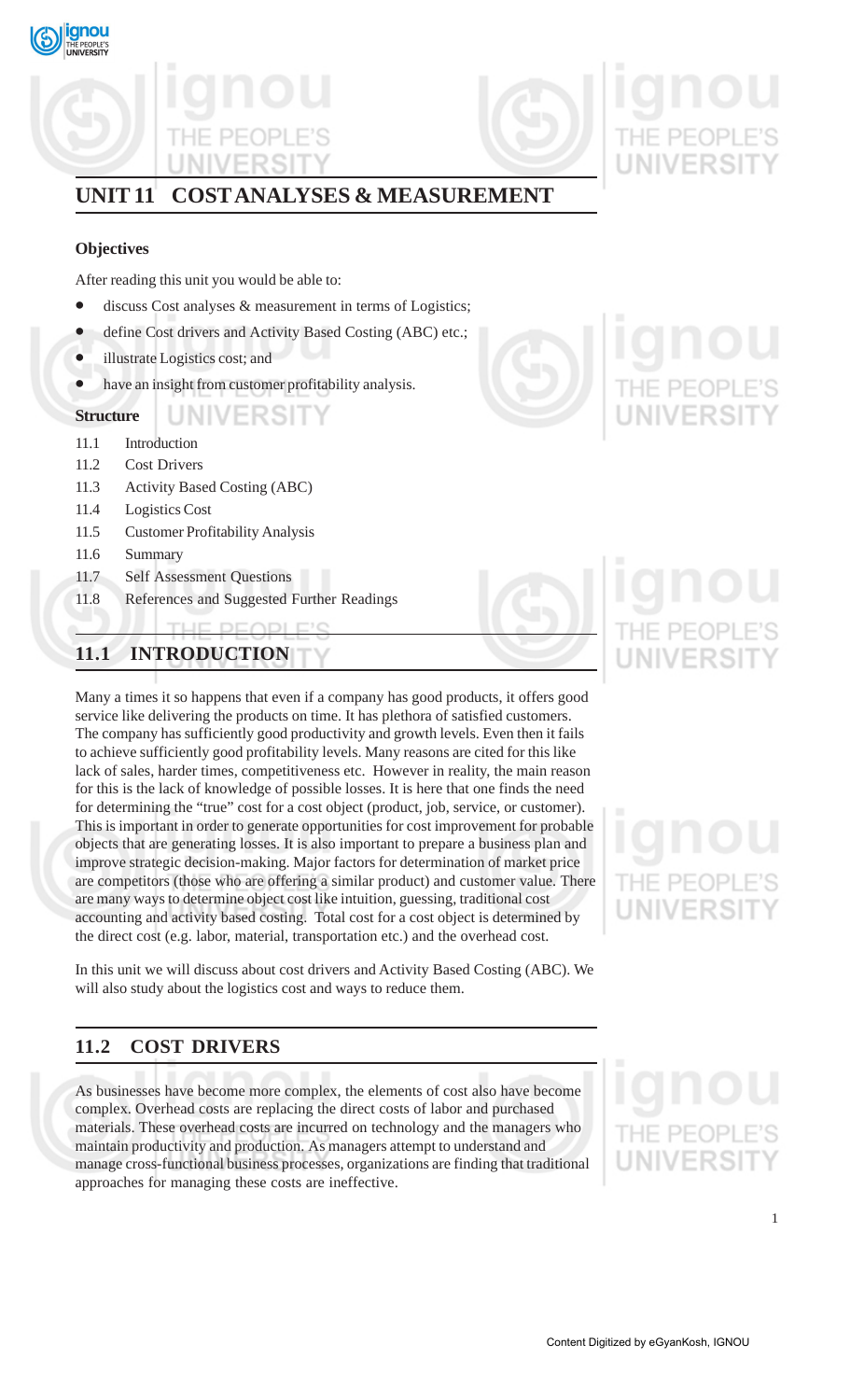

Business processes need to be mapped so that the activities and associated drivers are identified and their relationships analyzed. Analysis like ABC helps to understand variable cost behavior and cost-of-quality for activities and processes.

The most useful way to analyze costs is to do it in terms of the various stages of the overall value chain of which the firm is a part. Gattorna (1998) defined cost driver as factor that creates of influences cost. Cost-driver analysis identifies the cause of cost, e.g. the number of customer orders received in a specific period. A positive cost driver results in a revenue, production or support related activities that generate profit. A negative cost driver causes unnecessary work and reduces profitability. A cost pool is a grouping of costs caused by related cost drivers and activities. Gattorna illustrated the concept of cost drivers with an example (Figure 11.1), which comprised of identifying activities and the cost drivers  $\&$  cost pool associated with them.

The need of identifying the cost drivers arose due to the dissatisfaction with the conventional cost accounting. These problems were summarized by Christopher (1998) as follows:

- There is general ignorance of the true costs of servicing different customer types/channels/market segments.
- Costs are captured at too high a level of aggregation.



**Figure 11.1: Identifying activities, cost drivers and cost pools within the value chain** *Source***: Gattorna & Walters (1996)**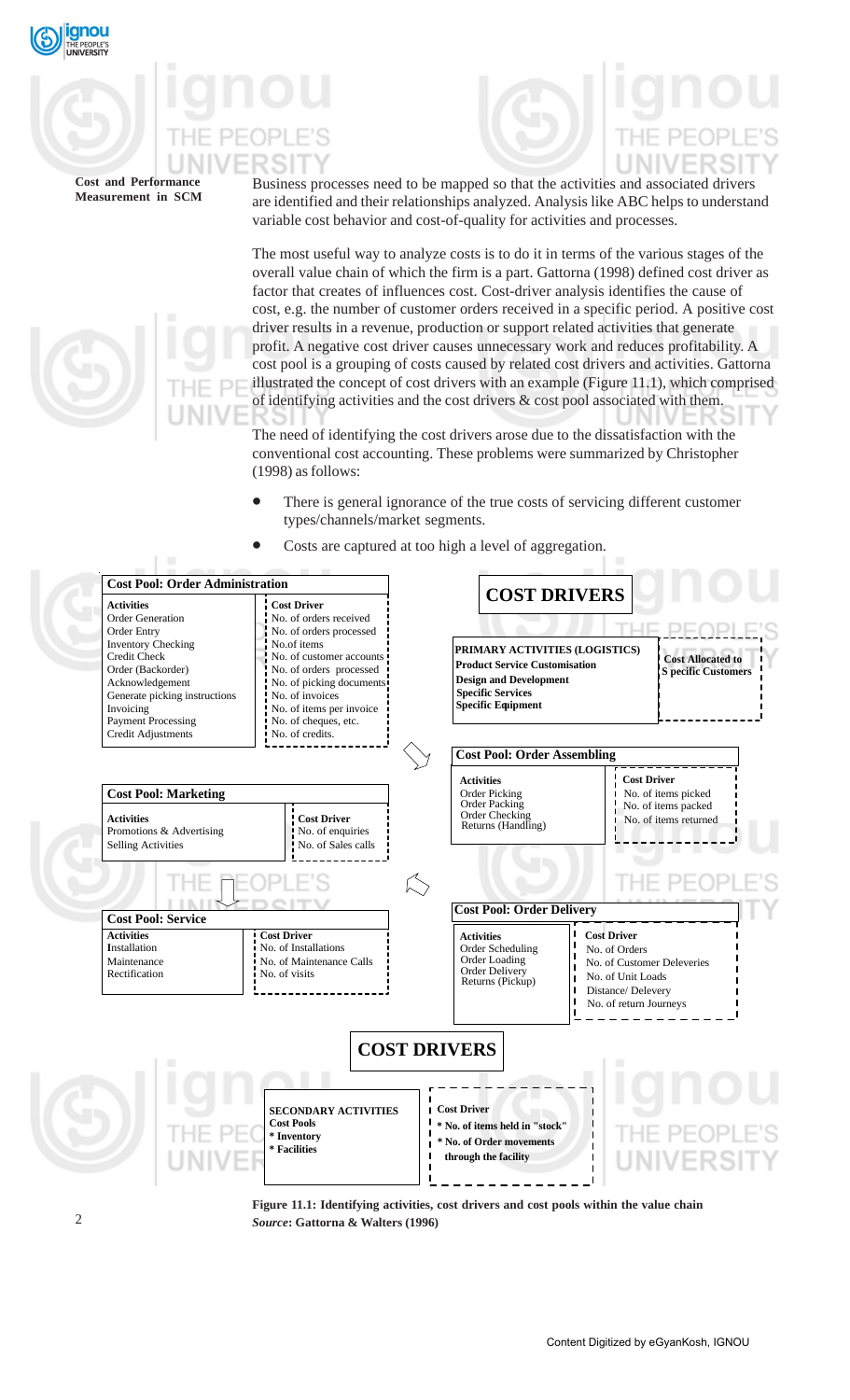

# • Full cost allocation still reigns supreme



- Conventional accounting systems are functional in their orientation rather than output oriented.
- Companies understand product costs but not customer costs- yet products don't make profits, customers do.

The above discussion highlighted lack of visibility in costs as they are incurred in various stages in logistics. Christopher(1998) stressed the need for capturing the costs as products and orders flow towards the customer. It is here that Activity Based Costing (ABC) comes into picture and the key to ABC is to define the "cost drivers" from the logistics point of view.

# **11.3 ACTIVITY BASED COSTING**

It is a more accurate cost management methodology. It focuses on indirect costs (overheads). It identifies each expense category to the particular cost object and makes "indirect" expenses "direct". It is based on the fact that cost objects consume activities and activities consume resources. It is this consumption of resources that drives costs. One can use ABC when overhead is high, products are varied, cost of errors is high and competition is hard. ABC also makes it easier to understand variable cost behavior and cost-of-quality for activities and processes.

Litt in one of his articles commented, "Activity based costing (ABC) is an accounting technique that utilizes cost attachment rather than cost allocation to determine the actual cost of products and services". ABC has the ability to clearly define the critical attributes of today's business processes. The real beauty of an ABC model is that it forces organizations to adopt a cost management paradigm that focuses on understanding their processes. Once an organization accepts this paradigm, they soon recognize that their products or services are produced through cross-functional business processes. These processes contain a wide variety of activities that not only define the process, but also more importantly, reflect how effectively the process performs.

The ABC can be performed by:

- **Identifying activities**
- Determining cost for each activity
- Determining cost drivers (Cost drivers are the factors that affect the cost of an activity, e.g. poor quality)
- Collecting activity data
- Calculating product cost

Activity based costing (ABC) highlights the customer characteristics in terms of the buying behavior and distribution requirements. It depicts the cost attached at each level of activity and thus decides about the true cost. ABC uses a more logical basis for allocating the costs. Let us take an example of a manufacturing company, which sells its products through a network of dealers to the industrial users. We would first use the traditional cost accounting method and then use ABC to demonstrate the difference.

VERSI

**Cost Analyses and Measurement**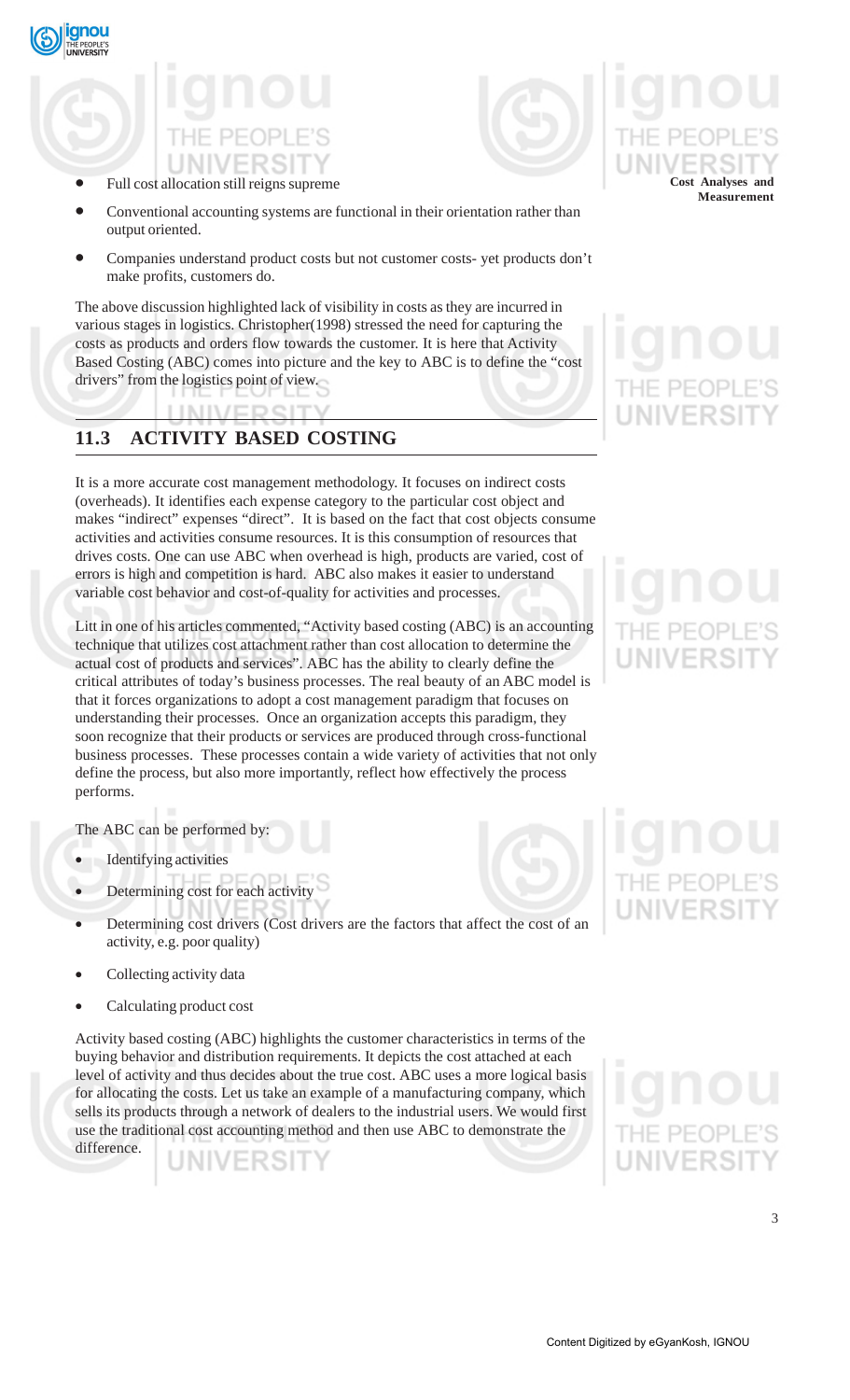



## **Table 11.1: Traditional Cost Accounting Method**

| Sno.                        | <b>Traditional Cost Bases</b> | Cost (in thousands) |
|-----------------------------|-------------------------------|---------------------|
|                             | <b>Salaries</b>               | 889                 |
| $\mathcal{D}_{\mathcal{A}}$ | <b>Wages</b>                  | 926                 |
| 3                           | Depreciation                  | 400                 |
|                             | Rent/Electricity/Telephone    | 1100                |
| 5                           | Maintenance                   | 225                 |
|                             | Fuel                          | 375                 |
|                             | <b>Total</b>                  | 3915                |

 You can see that in table 11.1 that the costs are functional in their orientation rather than output oriented. There is a lack of visibility of the costs across from the logistics point of view. In the table 11.2, you will see the difference. This costing is based on costs of each activity and thus a representative of the true cost.

| S.No.          | <b>Activity Cost Bases</b> | <b>Cost Drivers</b>                                                                                                                                                                                                                            | Cost (in thousands) |
|----------------|----------------------------|------------------------------------------------------------------------------------------------------------------------------------------------------------------------------------------------------------------------------------------------|---------------------|
| $\mathbf{1}$   | Order Administration       | No. of orders received<br>No. of orders processed<br>No. of items<br>No. of customer accounts<br>No. of orders processed<br>No. of picking documents<br>No. of invoices<br>No. of items per invoice<br>No. of cheques, etc.<br>No. of credits. | 525                 |
| $\overline{2}$ | Order Assembling           | No. of items picked<br>No. of items packed<br>No. of items returned                                                                                                                                                                            | 425                 |
| $\overline{3}$ | Order Delivery             | No. of Orders<br>No. of Customers Deliveries<br>No. of Unit Loads<br>Distance/Delivery<br>No. of Return Journeys                                                                                                                               | 1075                |
|                | Marketing                  | No. of enquiries<br>No. of Sales calls                                                                                                                                                                                                         | 625                 |
| 5              | Service                    | No. of Installations<br>No. of Maintenance Calls<br>No. of visits                                                                                                                                                                              | 485                 |
| 6              | Inventory/Facilities       | No. of items held in "stock"<br>No. of Order movements through<br>the facility                                                                                                                                                                 | 950                 |
|                |                            | <b>Total</b>                                                                                                                                                                                                                                   | 4085                |

**Table 11.2: Activity Based Costing (ABC)**

One can see that once you got the idea of true-costs you can save a possible loss of Rs 170,000/- as shown in the table 11.1 and table 11.2. The ABC model thus forces organizations to adopt a cost management paradigm that focuses on understanding their processes and prevent losses.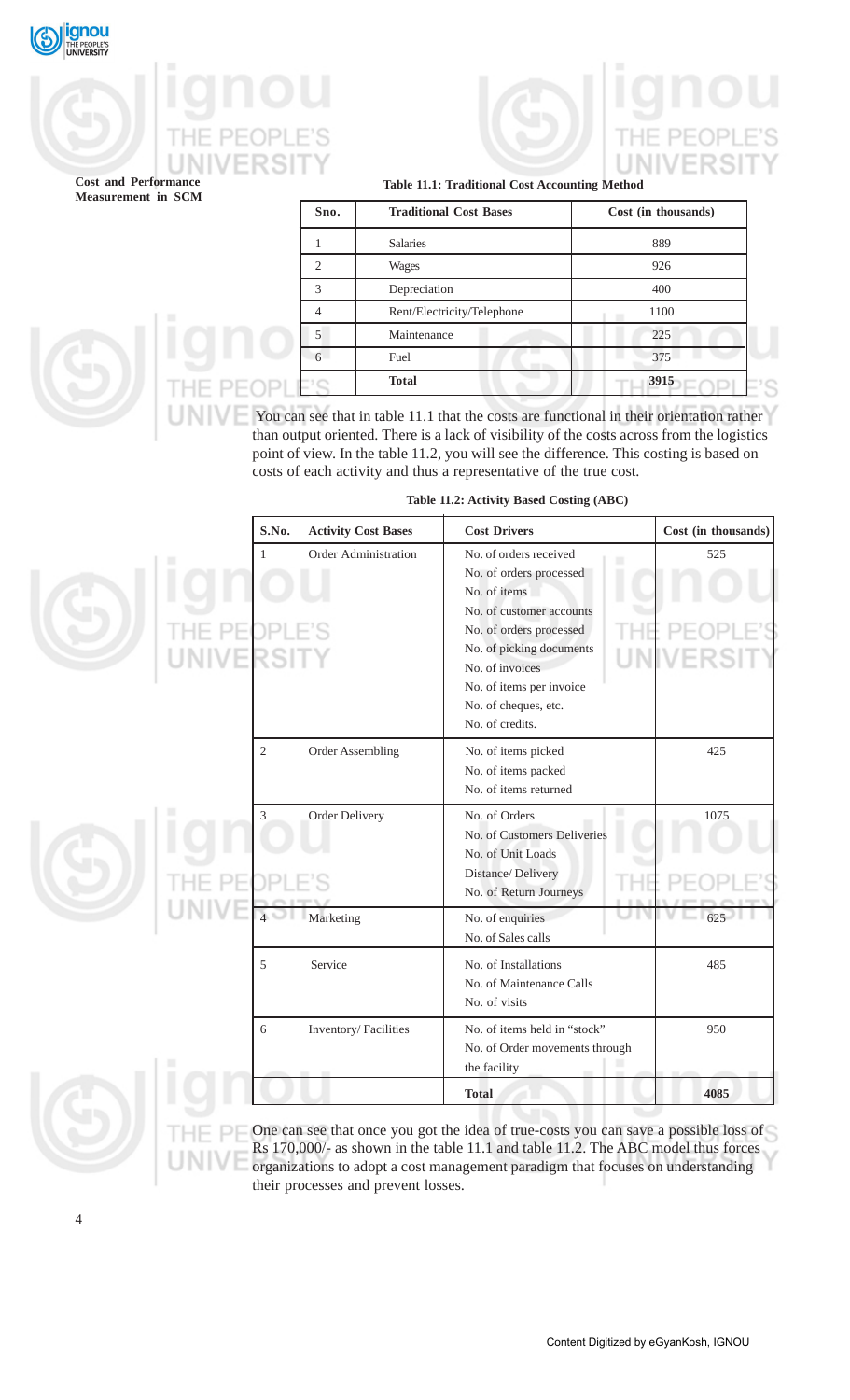





IGNOU is a service industry in its own right. One can visualize this organization from a supply chain perspective also. Its Material Production and Distribution Division (MPDD) prints and dispatches the study material to the students, Schools develop the course material, Regional Services Division (RSD) supports the students and Student Registration and Evaluation Division (SRED) keeps the students records and evaluations. Do an activity based costing (ABC) for the fees of a course for the management program of IGNOU.

# ............................................................................................................................. ............................................................................................................................. .............................................................................................................................

.............................................................................................................................

# **11.4 LOGISTICS COST**

The performance of a supply chain can be illustrated with the help of total logistics cost. Since logistics begins from start and continues till the end, the costs associated with it are of immense importance in the supply chain. There is a need of a trade-off based cost accounting system that is activity based and a change in any process is followed by a change in the costs.

To define the logistics cost one must define the desired outputs from the logistics system and then seek to identify the costs associated with providing those outputs. Christopher (1998) defined the concept of "mission". In context of logistics, a mission is a set of customer service goals to be achieved by the system within a specific product/market context. Missions are specific to the type of market served. The successful achievement of defined mission goals involves inputs from a large number of functional areas and activities. A good logistics costing system is thus based on the total systems cost of meeting desired logistic objectives (the 'output' of the system) and the costs of the various inputs involved in meeting these outputs. This approach is called "Mission Costing".

The cost of logistics varies from industry to industry e.g. building material say bricks will have very high logistics costs as compared to Pharmaceuticals. It is generally believed that logistics costs are 15-20% of the turnover. Logistics becomes more and more expensive as the cost of fuel, land, safety, environmental conservation and human resources increase. However there is also a general belief that new productive models and good practices are effective in reducing the cost of logistics. Logistics has an impact on the overall financial performance of a company. It has an effect on return on assets (ROA).

Let us discuss some expense saving strategies for the logistician (Ashcroft, 2004).

Companies who have yet to squeeze all possible benefits from their supply chain, significant low hanging benefit opportunities may be waiting in the Logistics area. This is especially true with respect to mergers or acquisitions. For a Lowest Cost Logistics approach to succeed, it must begin by addressing two key starting points, firstly, a clear identification of the firm's Customer Service / Business Goals; and secondly a detailed, accurate and complete calculation of current Logistics costs. The task of identifying the customer service targets and business goals must be a collaborative effort including all stakeholders within the organization and even key

**Cost Analyses and Measurement**

# NIVERSI

5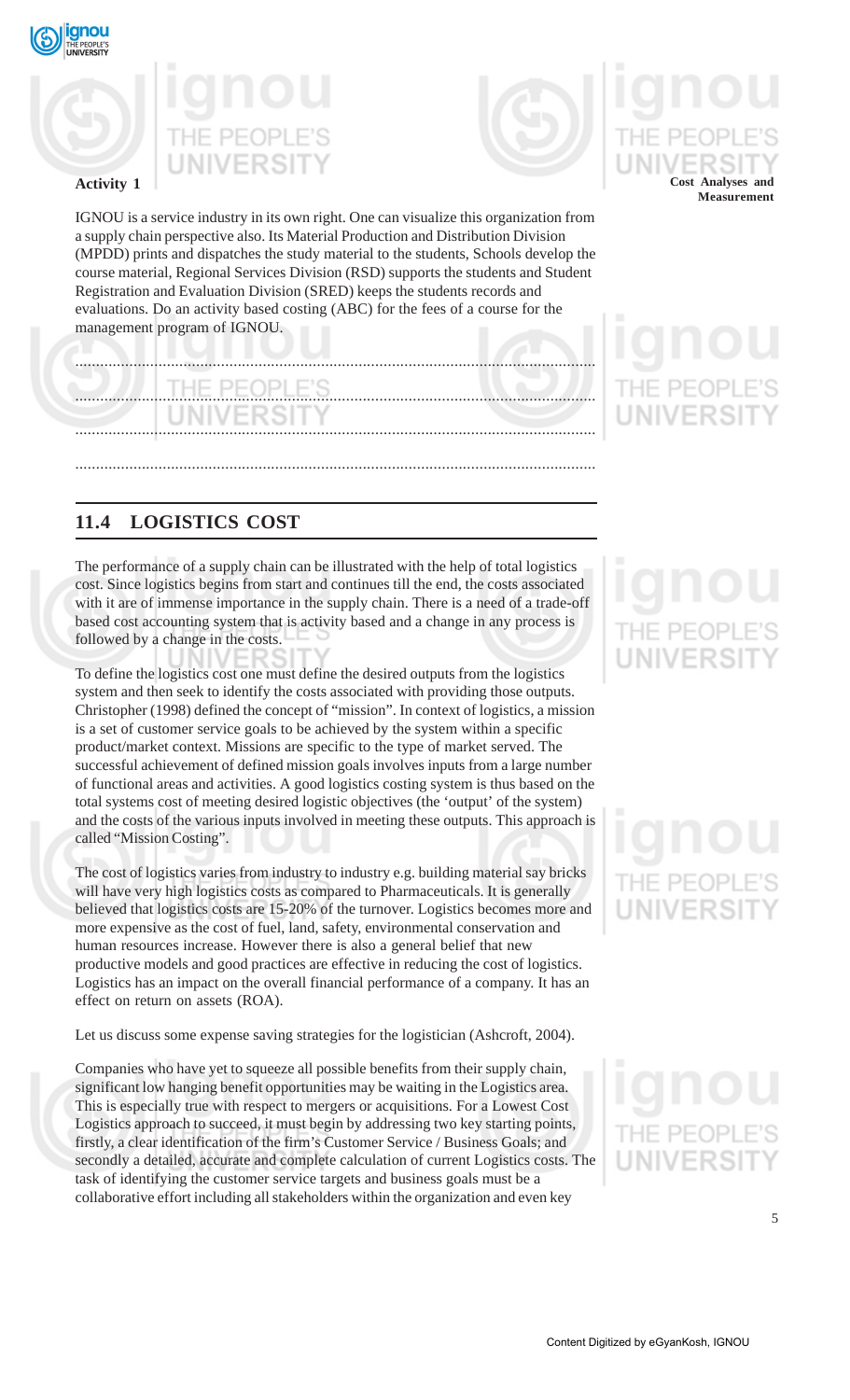



customers, carried out on a participative basis to ensure consensus and buy-in on the results.

Logistics costs identified by incorporating all business costs incurred due to logistics functions, support costs and transfer credits. Once these cost numbers are known to be accurate and truly representative, the next step is to Benchmark them against companies in similar business and industry areas (you will read it in more detail in the next unit). Another approach to drive these costs down is to utilize ABC Costing methodologies (as discussed earlier).

# **11.5 CUSTOMER PROFITABILITY ANALYSIS**

Earlier accounting systems were unable to add value to a particular customer. As customer profitability was calculated on the basis of gross profit only. These systems were based on the formula given below:

Customer Profitability  $=$  Net sales revenue generated by the customer in a given period – Costs of goods sold for actual product mix purchased.

To derive the real profitability of customers many other things are to be taken into account. Customer profitability analysis illustrates the cluster of customers who are not worth serving or in other words are not providing profits. Many of the costs like cost of service, order processing costs and transport costs, material handling costs, inventory and warehousing costs that depends on the customer characteristics. The basic principle of customer profitability analysis thus depends on identifying the cost saving opportunities if business is done only with 'good' customers only. Christopher (1998) gave a checklist of costs, which should be included when doing an analysis.

| Table 11.3: The Customer Profit and Loss Account (source: Christopher (1998)) |  |
|-------------------------------------------------------------------------------|--|
|-------------------------------------------------------------------------------|--|

| <b>Revenues</b>           | <b>Net Sales Value</b><br>$\bullet$                    |
|---------------------------|--------------------------------------------------------|
| Less                      |                                                        |
| Costs                     |                                                        |
| (Attributable costs only) | Cost Of Sales (Actual Product Mix)<br>$\bullet$        |
|                           | Commissions<br>$\bullet$                               |
|                           | Sales Calls<br>$\bullet$                               |
|                           | Key Account Management Time<br>$\bullet$               |
| VIVERSII                  | <b>Trade Bonuses and Special Discount</b><br>$\bullet$ |
|                           | <b>Order Processing Costs</b><br>$\bullet$             |
|                           | Promotional Costs (Visible And Hidden)<br>$\bullet$    |
|                           | Merchandising Costs<br>$\bullet$                       |
|                           | Non-Standard Packaging/ Unitization<br>$\bullet$       |
|                           | Dedicated Inventory Holding Costs<br>$\bullet$         |
|                           | Dedicated Warehouse Space<br>$\bullet$                 |
|                           | <b>Material Handling Costs</b><br>$\bullet$            |
|                           | <b>Transport Costs</b><br>$\bullet$                    |
|                           | Documentation/Communications Costs<br>$\bullet$        |
|                           | Returns/Refusals<br>$\bullet$                          |
|                           | Trade Credit (Actual Payment Period)                   |

Christopher (1998) also presented a model for customer profitability analysis. The model is presented in figure 11.2. It explains the deductions from the gross sales

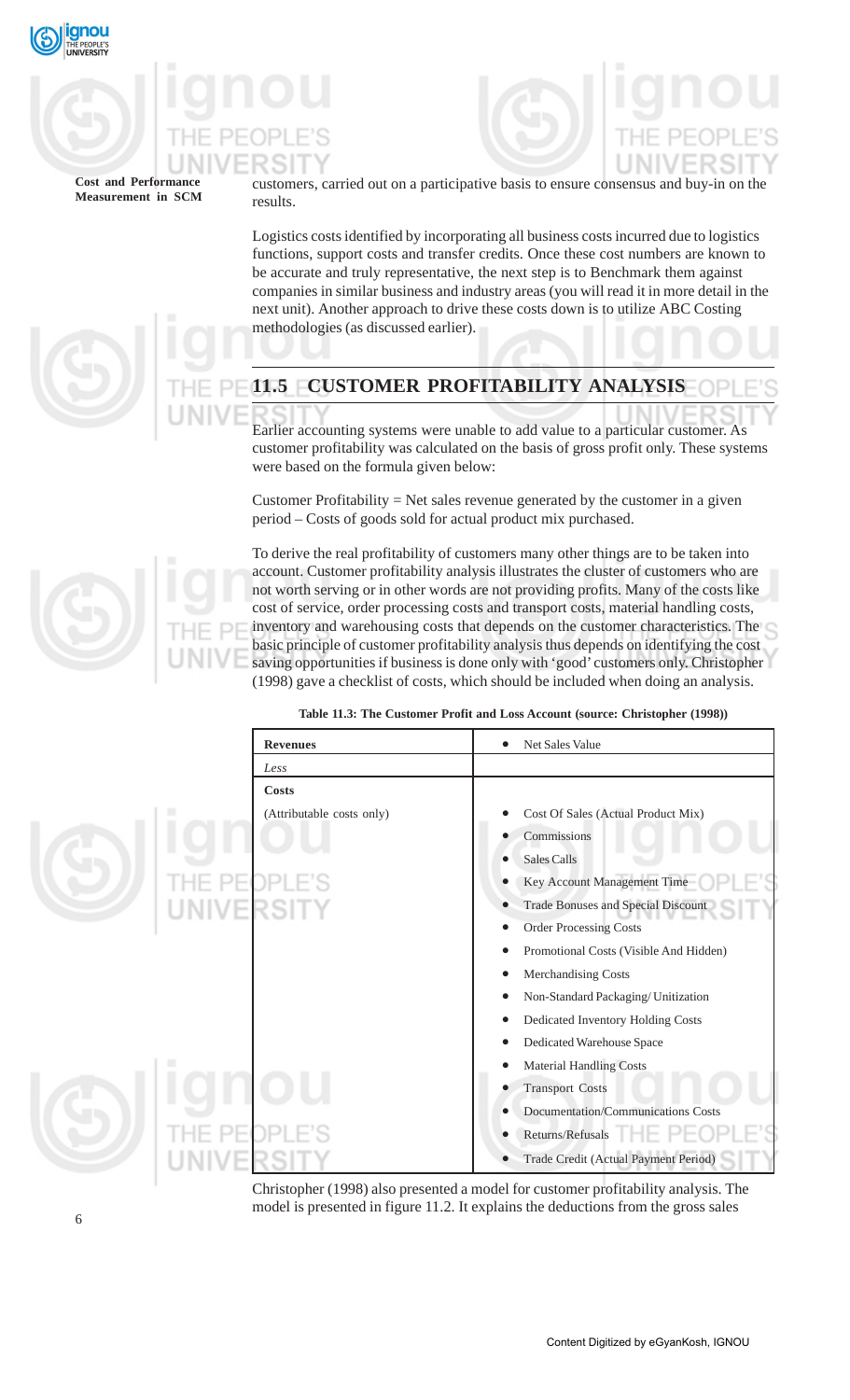



**Cost Analyses and Measurement**

PEOP

value of the order like the discounts, direct costs, attributable indirect costs etc. After all these steps one gets the customer's gross contribution. Any other customer related costs like trade credit, returns etc are subtracted to give a net contribution to overheads and profit.

The main purpose of doing this exercise is to get an idea of the less profitable customers vis-à-vis more profitable customers. It can guide the managers to derive strategies for managing customers with high servicing costs. Customer profitability matrix is another approach for getting some generalized guidance for making strategic decisions. The main idea behind all these approaches is to develop an accounting system that routinely collects data on customer's profitability.



# **Fig 11.2: Customer Profitability Analysis: A Basic Model**

*source***: Christopher (1998)**

# **11.6 SUMMARY**

It is evident from the discussions in the sections of this unit that logistics costs have a huge impact on the total costs. It is therefore important to manage them well. It has been proved over a period of time that the traditional approaches to costing results in business losses. This unit has highlighted another approach to costing that is activity based costing (ABC). By ABC one can generate opportunities for cost improvement for probable objects that are generating losses. We have studied about cost drivers in logistics. A positive cost driver results in a revenue, production or support related activities that generate profit. A negative cost driver causes unnecessary work and reduces profitability. Finally this unit has touched upon logistics cost and customer



PEOPI

7